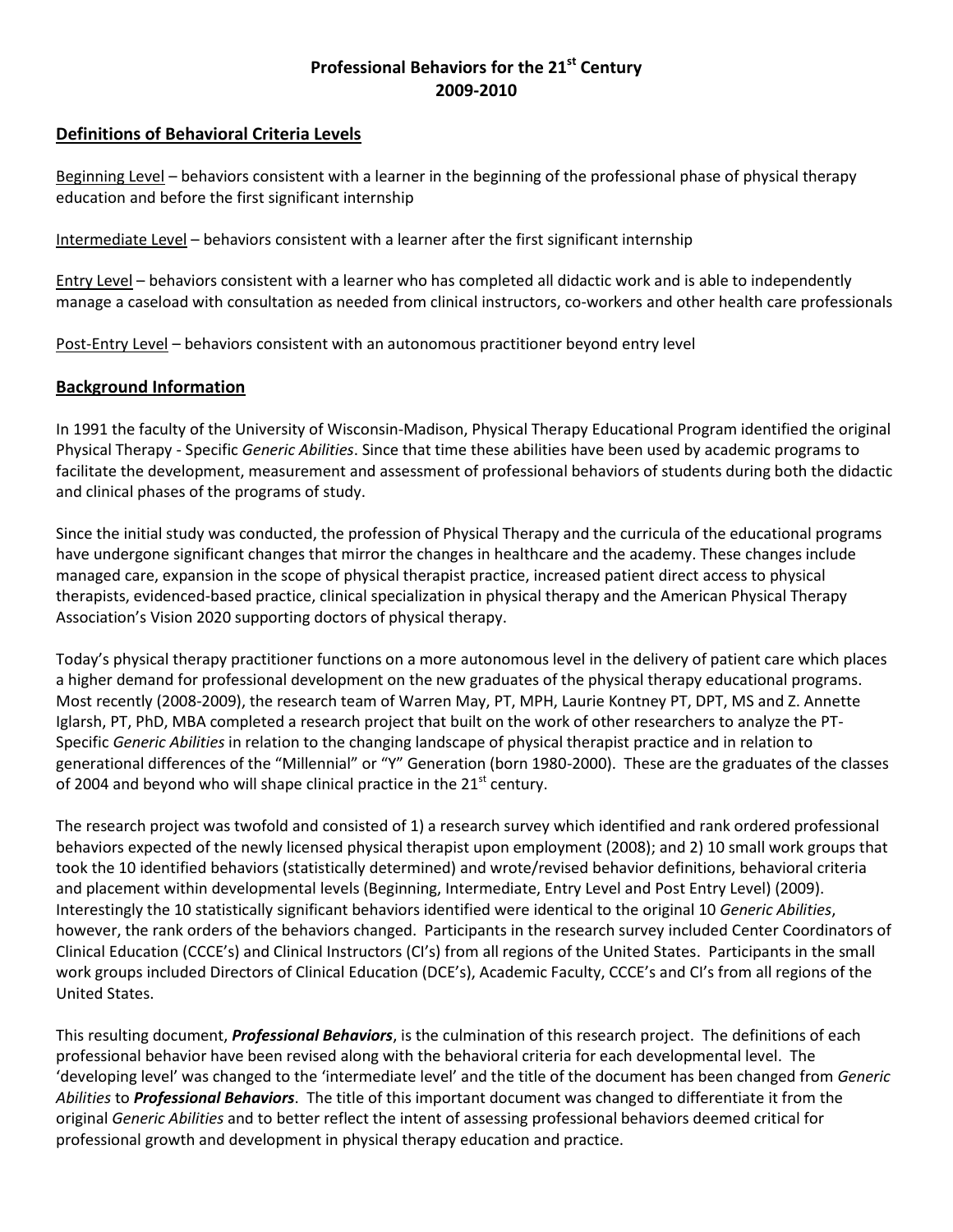# **Preamble**

In addition to a core of cognitive knowledge and psychomotor skills, it has been recognized by educators and practicing professionals that a repertoire of behaviors is required for success in any given profession (Alverno College Faculty, Assessment at Alverno, 1979). The identified repertoire of behaviors that constitute professional behavior reflect the values of any given profession and, at the same time, cross disciplinary lines (May et. al., 1991). Visualizing cognitive knowledge, psychomotor skills and a repertoire of behaviors as the legs of a three-legged stool serves to emphasize the importance of each. Remove one leg and the stool loses its stability and makes it very difficult to support professional growth, development, and ultimately, professional success. (May et. al., Opportunity Favors the Prepared: A Guide to Facilitating the Development of Professional Behavior, 2002)

The intent of the *Professional Behaviors* Assessment Tool is to identify and describe the repertoire of professional behaviors deemed necessary for success in the practice of physical therapy. This *Professional Behaviors* Assessment Tool is intended to represent and be applied to student growth and development in the classroom and the clinic. It also contains behavioral criteria for the practicing clinician. Each *Professional Behavior* is defined and then broken down into developmental levels with each level containing behavioral criteria that describe behaviors that represent possession of the *Professional Behavior* they represent. Each developmental level builds on the previous level such that the tool represents growth over time in physical therapy education and practice.

It is critical that students, academic and clinical faculty utilize the *Professional Behaviors* Assessment Tool in the context of physical therapy and not life experiences. For example, a learner may possess strong communication skills in the context of student life and work situations, however, may be in the process of developing their physical therapy communication skills, those necessary to be successful as a professional in a greater health care context. One does not necessarily translate to the other, and thus must be used in the appropriate context to be effective.

Opportunities to reflect on each *Professional Behavior* through self assessment, and through peer and instructor assessment is critical for progress toward entry level performance in the classroom and clinic. A learner does not need to posses each behavioral criteria identified at each level within the tool, however, should demonstrate, and be able to provide examples of the majority in order to move from one level to the next. Likewise, the behavioral criteria are examples of behaviors one might demonstrate, however are not exhaustive. Academic and clinical facilities may decide to add or delete behavioral criteria based on the needs of their specific setting. Formal opportunities to reflect and discuss with an academic and/or clinical instructor is key to the tool's use, and ultimately professional growth of the learner. The *Professional Behaviors* Assessment Tool allows the learner to build and strengthen their third leg with skills in the affective domain to augment the cognitive and psychomotor domains.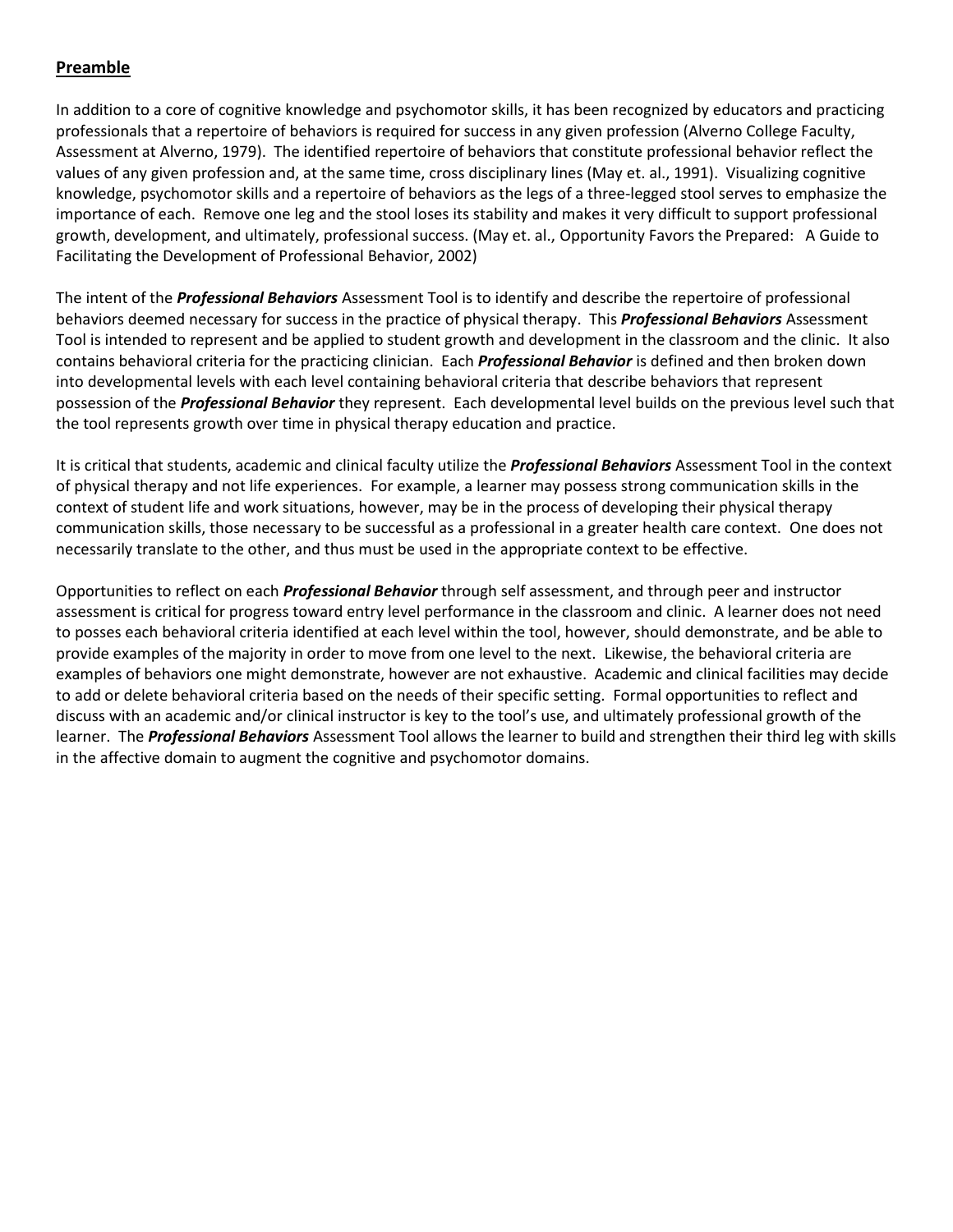# **Professional Behaviors**

**1. Critical Thinking -** The ability to question logically; identify, generate and evaluate elements of logical argument; recognize and differentiate facts, appropriate or faulty inferences, and assumptions; and distinguish relevant from irrelevant information**.** The ability to appropriately utilize, analyze, and critically evaluate scientific evidence to develop a logical argument, and to identify and determine the impact of bias on the decision making process.

# *Beginning Level:*

- ❖ Raises relevant questions
- ❖ Considers all available information
- ❖ Articulates ideas
- ❖ Understands the scientific method
- States the results of scientific literature but has not developed the consistent ability to critically appraise findings (i.e. methodology and conclusion)
- ❖ Recognizes holes in knowledge base
- Demonstrates acceptance of limited knowledge and experience

# *Intermediate Level:*

- $\div$  Feels challenged to examine ideas
- $\triangleleft$  Critically analyzes the literature and applies it to patient management
- $\div$  Utilizes didactic knowledge, research evidence, and clinical experience to formulate new ideas
- ❖ Seeks alternative ideas
- ❖ Formulates alternative hypotheses
- ❖ Critiques hypotheses and ideas at a level consistent with knowledge base
- ❖ Acknowledges presence of contradictions

# *Entry Level:*

- Distinguishes relevant from irrelevant patient data
- Readily formulates and critiques alternative hypotheses and ideas
- $\triangleq$  Infers applicability of information across populations
- Exhibits openness to contradictory ideas
- $\div$  Identifies appropriate measures and determines effectiveness of applied solutions efficiently
- Justifies solutions selected

# *Post-Entry Level:*

- $\clubsuit$  Develops new knowledge through research, professional writing and/or professional presentations
- $\div$  Thoroughly critiques hypotheses and ideas often crossing disciplines in thought process
- Weighs information value based on source and level of evidence
- ❖ Identifies complex patterns of associations
- Distinguishes when to think intuitively vs. analytically
- $\cdot$  Recognizes own biases and suspends judgmental thinking
- ❖ Challenges others to think critically
	- **2. Communication -** The ability to communicate effectively (i.e. verbal, non-verbal, reading, writing, and listening) for varied audiences and purposes.

# *Beginning Level:*

- $\div$  Demonstrates understanding of the English language (verbal and written): uses correct grammar, accurate spelling and expression, legible handwriting
- $\triangleleft$  Recognizes impact of non-verbal communication in self and others
- Recognizes the verbal and non-verbal characteristics that portray confidence
- ❖ Utilizes electronic communication appropriately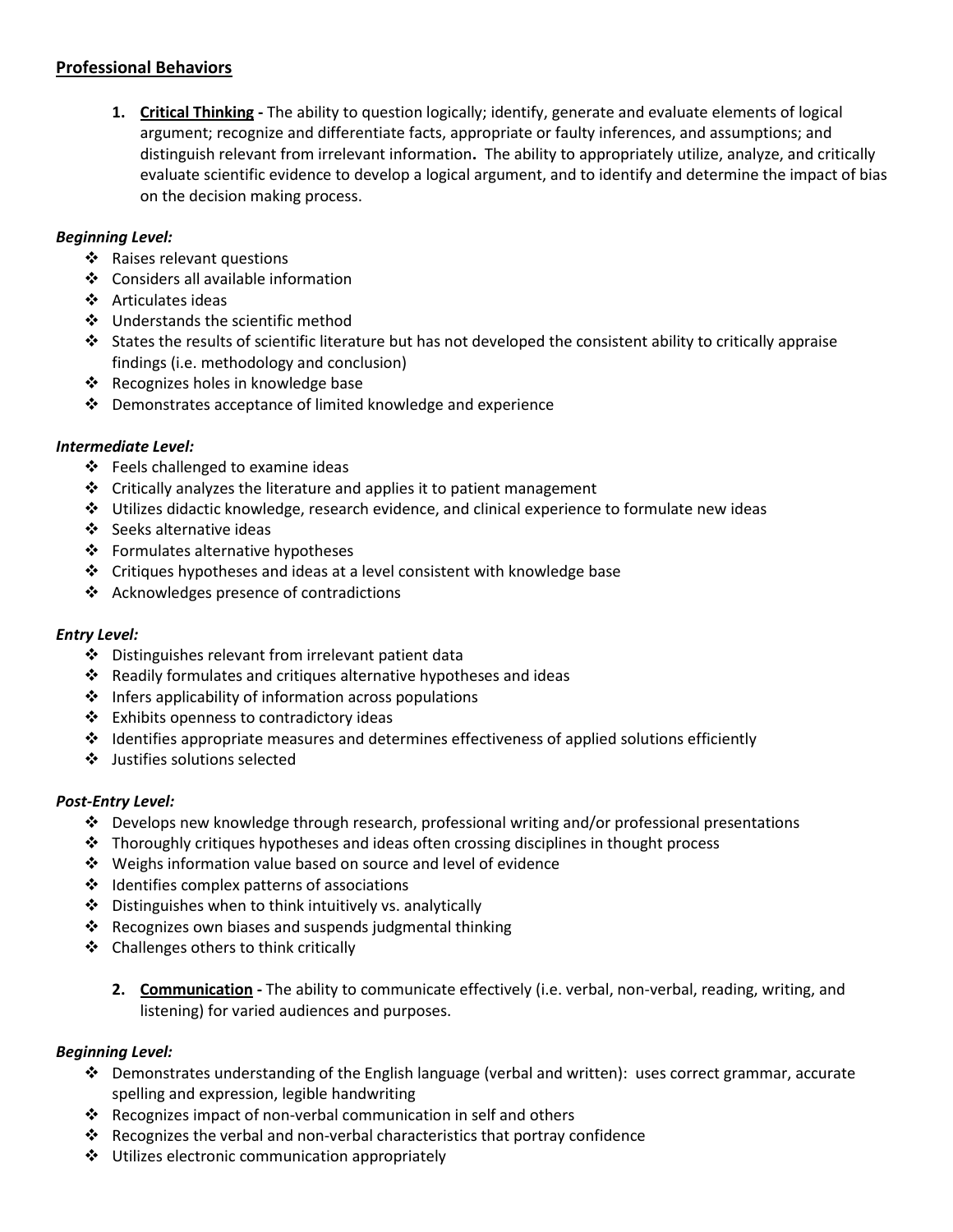### *Intermediate Level:*

- Utilizes and modifies communication (verbal, non-verbal, written and electronic) to meet the needs of different audiences
- ❖ Restates, reflects and clarifies message(s)
- $\triangleleft$  Communicates collaboratively with both individuals and groups
- Collects necessary information from all pertinent individuals in the patient/client management process
- Provides effective education (verbal, non-verbal, written and electronic)

### *Entry Level:*

- $\div$  Demonstrates the ability to maintain appropriate control of the communication exchange with individuals and groups
- Presents persuasive and explanatory verbal, written or electronic messages with logical organization and sequencing
- $\mathbf{\hat{P}}$  Maintains open and constructive communication
- Utilizes communication technology effectively and efficiently

### *Post Entry Level:*

- Adapts messages to address needs, expectations, and prior knowledge of the audience to maximize learning
- $\div$  Effectively delivers messages capable of influencing patients, the community and society
- $\cdot \cdot$  Provides education locally, regionally and/or nationally
- ❖ Mediates conflict
	- **3. Problem Solving** The ability to recognize and define problems, analyze data, develop and implement solutions, and evaluate outcomes.

### *Beginning Level:*

- ❖ Recognizes problems
- ❖ States problems clearly
- ❖ Describes known solutions to problems
- $\cdot \cdot$  Identifies resources needed to develop solutions
- ❖ Uses technology to search for and locate resources
- $\cdot \cdot$  Identifies possible solutions and probable outcomes

### *Intermediate Level:*

- Prioritizes problems
- ❖ Identifies contributors to problems
- ❖ Consults with others to clarify problems
- ❖ Appropriately seeks input or guidance
- Prioritizes resources (analysis and critique of resources)
- ❖ Considers consequences of possible solutions

### *Entry Level:*

- $\div$  Independently locates, prioritizes and uses resources to solve problems
- $\triangleleft$  Accepts responsibility for implementing solutions
- ❖ Implements solutions
- ❖ Reassesses solutions
- Evaluates outcomes
- Modifies solutions based on the outcome and current evidence
- Evaluates generalizability of current evidence to a particular problem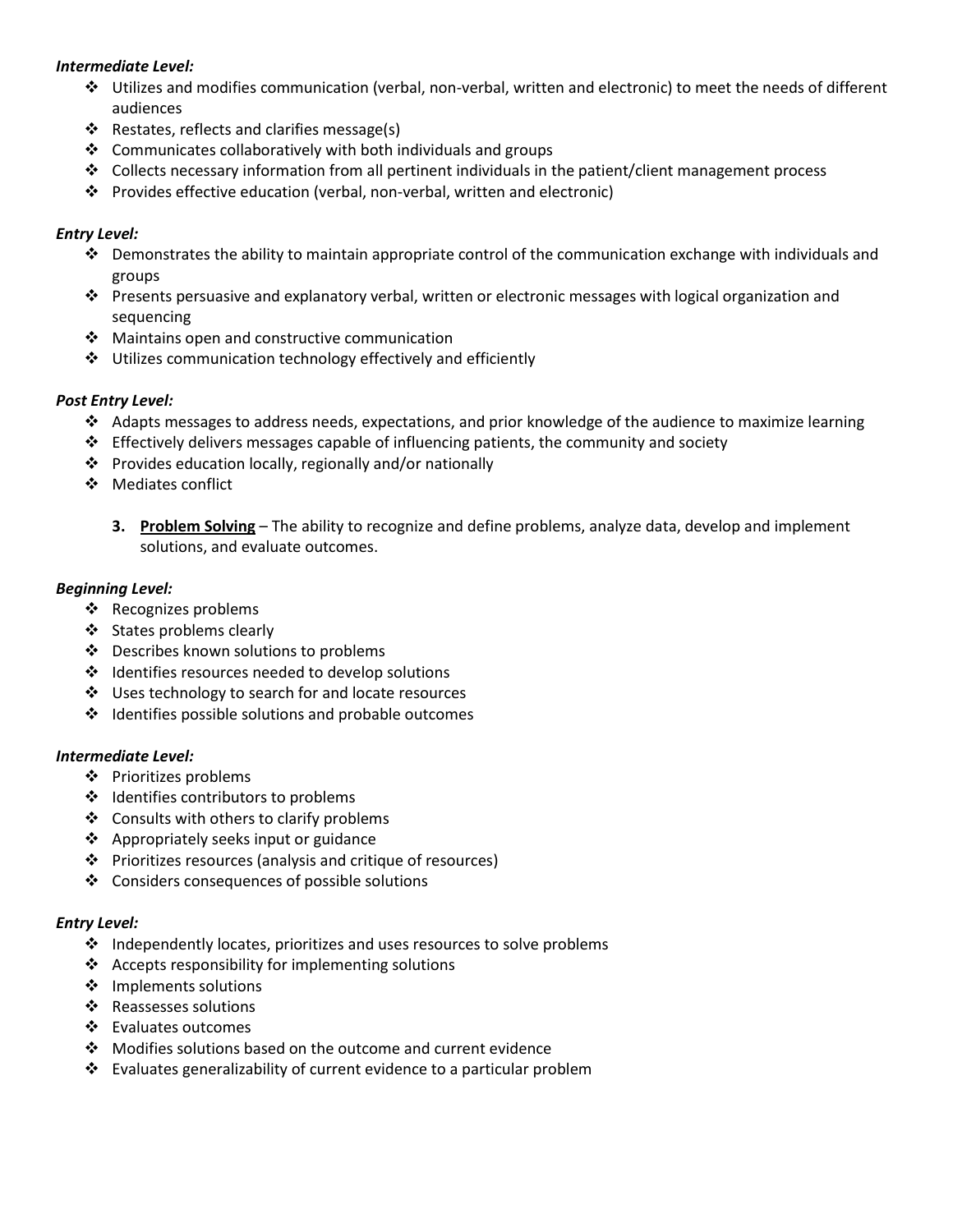### *Post Entry Level:*

- $\cdot$  Weighs advantages and disadvantages of a solution to a problem
- Participates in outcome studies
- $\cdot \cdot$  Participates in formal quality assessment in work environment
- ❖ Seeks solutions to community health-related problems
- Considers second and third order effects of solutions chosen
	- **4. Interpersonal Skills** The ability to interact effectively with patients, families, colleagues, other health care professionals, and the community in a culturally aware manner.

### *Beginning Level:*

- ❖ Maintains professional demeanor in all interactions
- $\cdot \cdot$  Demonstrates interest in patients as individuals
- $\cdot$  Communicates with others in a respectful and confident manner
- Respects differences in personality, lifestyle and learning styles during interactions with all persons
- ❖ Maintains confidentiality in all interactions
- Recognizes the emotions and bias that one brings to all professional interactions

### *Intermediate Level:*

- Recognizes the non-verbal communication and emotions that others bring to professional interactions
- ❖ Establishes trust
- ❖ Seeks to gain input from others
- ❖ Respects role of others
- Accommodates differences in learning styles as appropriate

### *Entry Level:*

- $\div$  Demonstrates active listening skills and reflects back to original concern to determine course of action
- $\cdot$  Responds effectively to unexpected situations
- $\div$  Demonstrates ability to build partnerships
- $\triangle$  Applies conflict management strategies when dealing with challenging interactions
- Recognizes the impact of non-verbal communication and emotional responses during interactions and modifies own behaviors based on them

### *Post Entry Level:*

- ❖ Establishes mentor relationships
- Recognizes the impact that non-verbal communication and the emotions of self and others have during interactions and demonstrates the ability to modify the behaviors of self and others during the interaction
	- **5. Responsibility** The ability to be accountable for the outcomes of personal and professional actions and to follow through on commitments that encompass the profession within the scope of work, community and social responsibilities.

### *Beginning Level:*

- Demonstrates punctuality
- $\mathbf{\hat{P}}$  Provides a safe and secure environment for patients
- $\triangleleft$  Assumes responsibility for actions
- ❖ Follows through on commitments
- ❖ Articulates limitations and readiness to learn
- Abides by all policies of academic program and clinical facility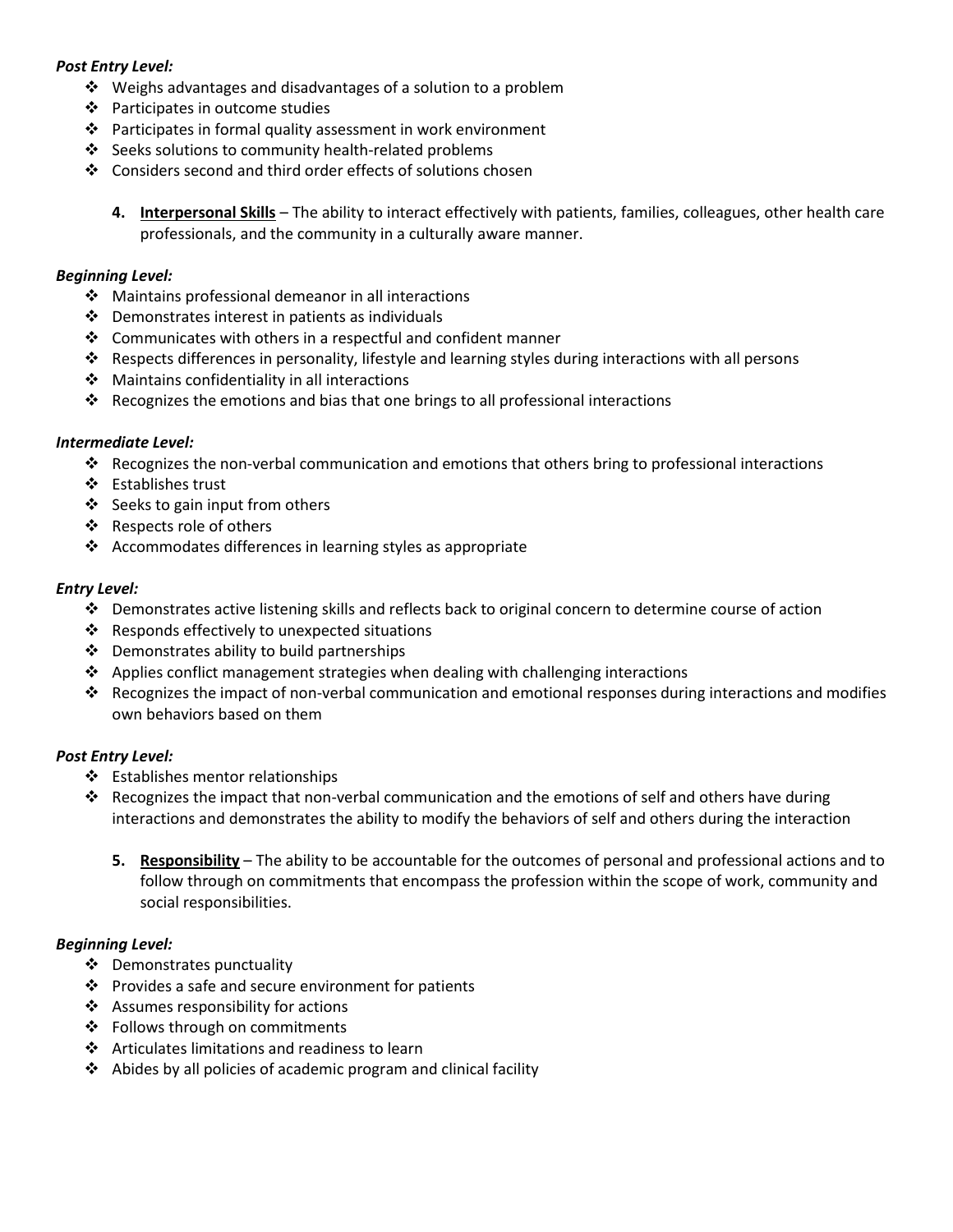### *Intermediate Level:*

- $\cdot \cdot$  Displays awareness of and sensitivity to diverse populations
- ❖ Completes projects without prompting
- Delegates tasks as needed
- $\div$  Collaborates with team members, patients and families
- ❖ Provides evidence-based patient care

### *Entry Level:*

- $\cdot \cdot$  Educates patients as consumers of health care services
- Encourages patient accountability
- $\cdot \cdot$  Directs patients to other health care professionals as needed
- Acts as a patient advocate
- $\cdot \cdot$  Promotes evidence-based practice in health care settings
- $\triangleleft$  Accepts responsibility for implementing solutions
- $\clubsuit$  Demonstrates accountability for all decisions and behaviors in academic and clinical settings

### *Post Entry Level:*

- ❖ Recognizes role as a leader
- $\triangleleft$  Encourages and displays leadership
- $\cdot \cdot$  Facilitates program development and modification
- $\cdot \cdot$  Promotes clinical training for students and coworkers
- ❖ Monitors and adapts to changes in the health care system
- $\mathbf{\hat{P}}$  Promotes service to the community
	- **6. Professionalism** The ability to exhibit appropriate professional conduct and to represent the profession effectively while promoting the growth/development of the Physical Therapy profession.

### *Beginning Level:*

- $\triangle$  Abides by all aspects of the academic program honor code and the APTA Code of Ethics
- $\cdot \cdot$  Demonstrates awareness of state licensure regulations
- ❖ Projects professional image
- **❖** Attends professional meetings
- Demonstrates cultural/generational awareness, ethical values, respect, and continuous regard for all classmates, academic and clinical faculty/staff, patients, families, and other healthcare providers

### *Intermediate Level:*

- $\div$  Identifies positive professional role models within the academic and clinical settings
- Acts on moral commitment during all academic and clinical activities
- $\clubsuit$  Identifies when the input of classmates, co-workers and other healthcare professionals will result in optimal outcome and acts accordingly to attain such input and share decision making
- $\clubsuit$  Discusses societal expectations of the profession

# *Entry Level:*

- Demonstrates understanding of scope of practice as evidenced by treatment of patients within scope of practice, referring to other healthcare professionals as necessary
- Provides patient/family centered care at all times as evidenced by provision of patient/family education, seeking patient input and informed consent for all aspects of care and maintenance of patient dignity
- Seeks excellence in professional practice by participation in professional organizations and attendance at sessions or participation in activities that further education/professional development
- Utilizes evidence to guide clinical decision making and the provision of patient care, following guidelines for best practices
- $\clubsuit$  Discusses role of physical therapy within the healthcare system and in population health
- $\cdot$  Demonstrates leadership in collaboration with both individuals and groups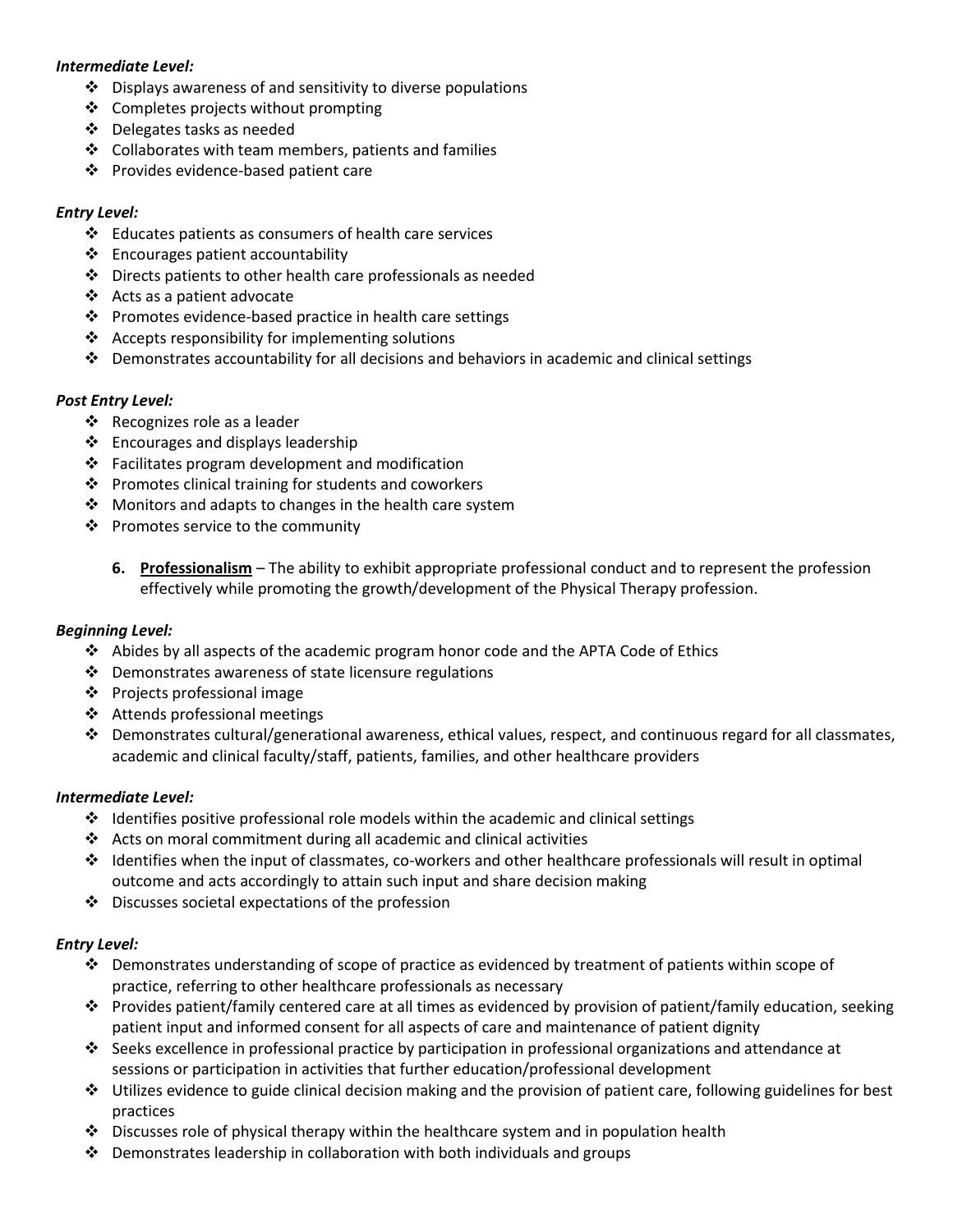### *Post Entry Level:*

- $\triangleleft$  Actively promotes and advocates for the profession
- Pursues leadership roles
- ❖ Supports research
- ❖ Participates in program development
- $\cdot \cdot$  Participates in education of the community
- $\cdot \cdot$  Demonstrates the ability to practice effectively in multiple settings
- Acts as a clinical instructor
- $\triangleleft$  Advocates for the patient, the community and society
	- **7. Use of Constructive Feedback** The ability to seek out and identify quality sources of feedback, reflect on and integrate the feedback, and provide meaningful feedback to others.

### *Beginning Level:*

- ❖ Demonstrates active listening skills
- ❖ Assesses own performance
- Actively seeks feedback from appropriate sources
- Demonstrates receptive behavior and positive attitude toward feedback
- $\cdot$  Incorporates specific feedback into behaviors
- ❖ Maintains two-way communication without defensiveness

### *Intermediate Level:*

- ❖ Critiques own performance accurately
- Responds effectively to constructive feedback
- $\cdot$  Utilizes feedback when establishing professional and patient related goals
- $\cdot \cdot$  Develops and implements a plan of action in response to feedback
- ❖ Provides constructive and timely feedback

### *Entry Level:*

- $\div$  Independently engages in a continual process of self evaluation of skills, knowledge and abilities
- ❖ Seeks feedback from patients/clients and peers/mentors
- $\clubsuit$  Readily integrates feedback provided from a variety of sources to improve skills, knowledge and abilities
- ❖ Uses multiple approaches when responding to feedback
- ❖ Reconciles differences with sensitivity
- Modifies feedback given to patients/clients according to their learning styles

### *Post Entry Level:*

- Engages in non-judgmental, constructive problem-solving discussions
- Acts as conduit for feedback between multiple sources
- Seeks feedback from a variety of sources to include students/supervisees/peers/supervisors/patients
- $\div$  Utilizes feedback when analyzing and updating professional goals
	- **8. Effective Use of Time and Resources** The ability to manage time and resources effectively to obtain the maximum possible benefit.

### *Beginning Level:*

- $\div$  Comes prepared for the day's activities/responsibilities
- $\div$  Identifies resource limitations (i.e. information, time, experience)
- $\cdot \cdot$  Determines when and how much help/assistance is needed
- ❖ Accesses current evidence in a timely manner
- $\div$  Verbalizes productivity standards and identifies barriers to meeting productivity standards
- $\div$  Self-identifies and initiates learning opportunities during unscheduled time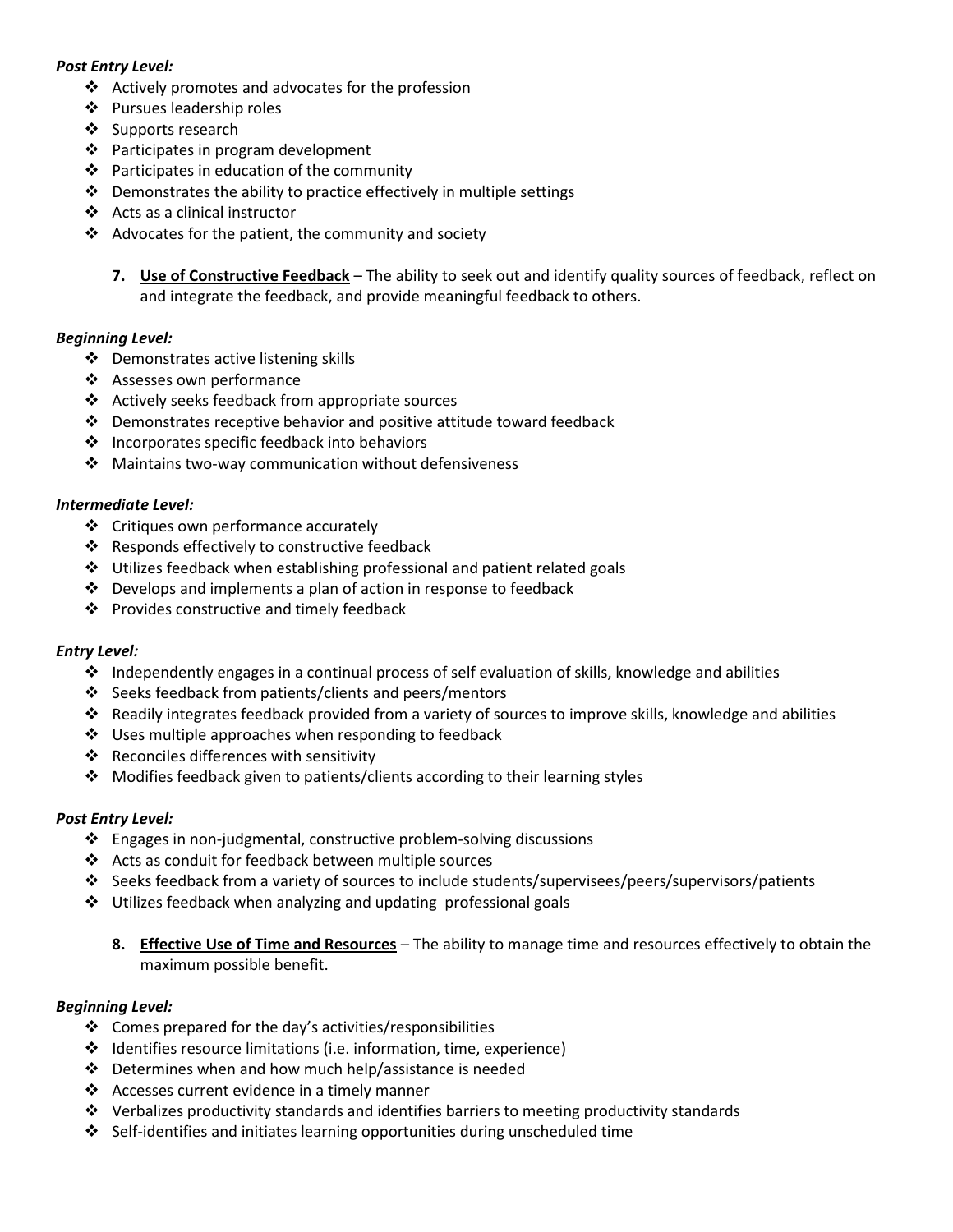### *Intermediate Level:*

- $\cdot$  Utilizes effective methods of searching for evidence for practice decisions
- $\cdot \cdot$  Recognizes own resource contributions
- $\div$  Shares knowledge and collaborates with staff to utilize best current evidence
- Discusses and implements strategies for meeting productivity standards
- $\cdot \cdot$  Identifies need for and seeks referrals to other disciplines

### *Entry Level:*

- ❖ Uses current best evidence
- $\div$  Collaborates with members of the team to maximize the impact of treatment available
- $\cdot \cdot$  Has the ability to set boundaries, negotiate, compromise, and set realistic expectations
- $\clubsuit$  Gathers data and effectively interprets and assimilates the data to determine plan of care
- $\cdot \cdot$  Utilizes community resources in discharge planning
- $\triangleleft$  Adjusts plans, schedule etc. as patient needs and circumstances dictate
- Meets productivity standards of facility while providing quality care and completing non-productive work activities

### *Post Entry Level:*

- Advances profession by contributing to the body of knowledge (outcomes, case studies, etc)
- $\triangleleft$  Applies best evidence considering available resources and constraints
- $\triangleleft$  Organizes and prioritizes effectively
- $\cdot \cdot$  Prioritizes multiple demands and situations that arise on a given day
- $\clubsuit$  Mentors peers and supervisees in increasing productivity and/or effectiveness without decrement in quality of care
	- **9. Stress Management** The ability to identify sources of stress and to develop and implement effective coping behaviors; this applies for interactions for: self, patient/clients and their families, members of the health care team and in work/life scenarios.

# *Beginning Level:*

- ❖ Recognizes own stressors
- $\cdot \cdot$  Recognizes distress or problems in others
- Seeks assistance as needed
- $\clubsuit$  Maintains professional demeanor in all situations

### *Intermediate Level:*

- $\triangleleft$  Actively employs stress management techniques
- ❖ Reconciles inconsistencies in the educational process
- Maintains balance between professional and personal life
- $\triangleleft$  Accepts constructive feedback and clarifies expectations
- ❖ Establishes outlets to cope with stressors

### *Entry Level:*

- $\cdot \cdot$  Demonstrates appropriate affective responses in all situations
- Responds calmly to urgent situations with reflection and debriefing as needed
- ❖ Prioritizes multiple commitments
- Reconciles inconsistencies within professional, personal and work/life environments
- Demonstrates ability to defuse potential stressors with self and others